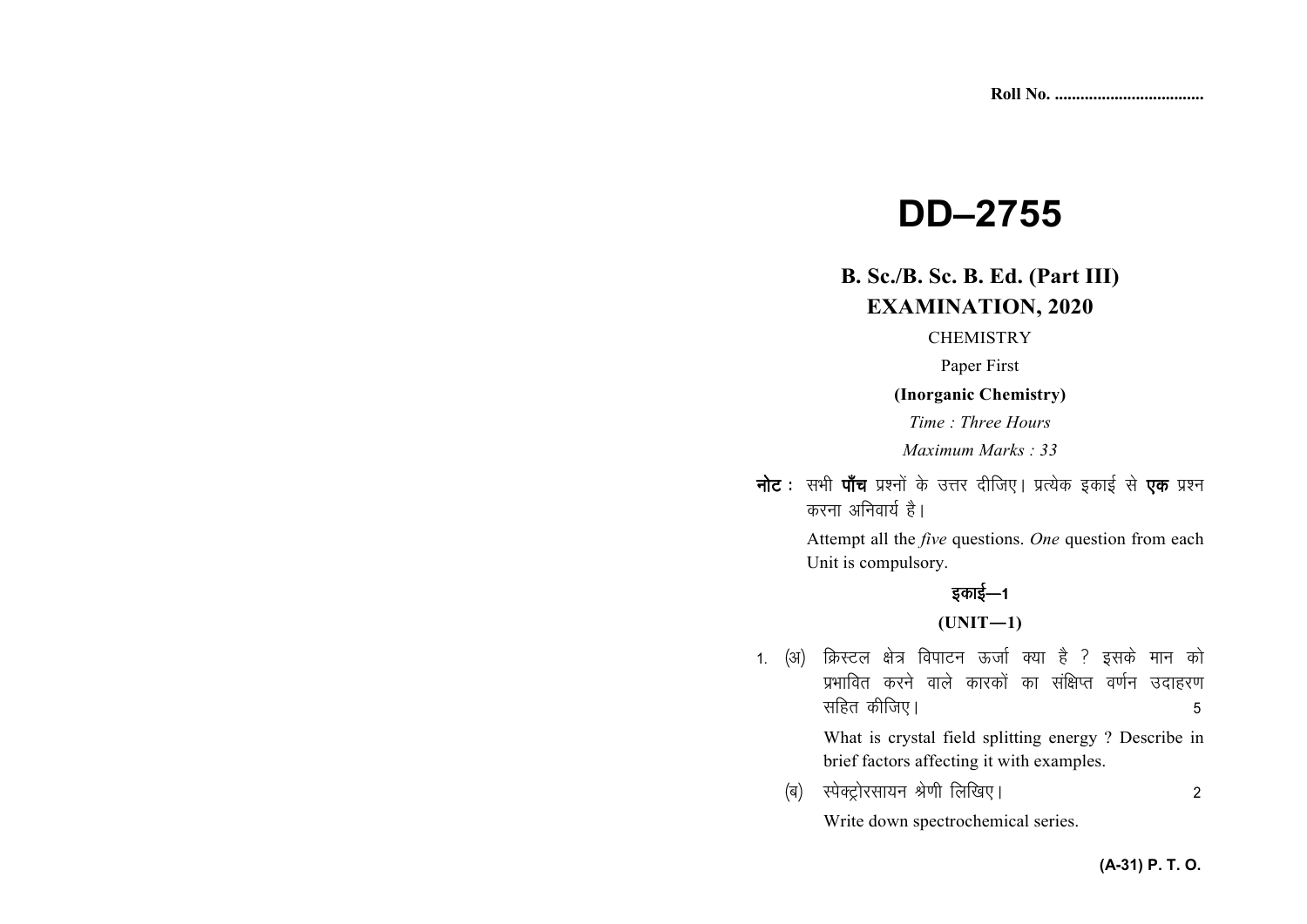#### अथवा

(*Or*)

(अ)  $\,$  *d*<sup>1</sup> इलेक्ट्रॉनिक विन्यास हेतु धातु आयनों का ऑर्गल ऊर्जा *fp= cukdj le>kb,A 3* 

Draw Orgel energy diagram of  $d<sup>1</sup>$  electronic configuration of metal ions and explain.

- *¼c½ D;wjh dk fu;e o D;wjh*&*oht ds fu;e esa D;k vUrj gS \ 2* What is the difference between Curie's law and Curie-Weiss's law ?
- (स)  $\left[\text{Ti}\left(\text{H}_{2}\text{O}\right)_{\text{6}}\right]^{3+}$  संकुल आयन के इलेक्ट्रॉनिक स्पेक्ट्रा का *o.kZu dhft,A 2*

Explain electronic spectra of  $\left[\text{Ti}(\text{H}_2\text{O})_6\right]^{3+}$ complex ion.

## *bdkbZ*&*<sup>3</sup>***(UNIT—3)**

- 3. (अ) प्रभावी परमाण संख्या नियम क्या है ? इस नियम के आधार *ij fuEufyf[kr ;kSfxdksa ds* EAN *Kkr dhft, % 3* 
	- $(i)$  Ni $(CO)<sub>4</sub>$
	- (ii)  $Cr(CO)<sub>6</sub>$
	- (iii) Fe  $(CO)<sub>6</sub>$

What is Effective Atomic Number Rule ? On the basis of this rule determine EAN of the following compounds :

- $(i)$  Ni $(CO)<sub>4</sub>$
- $(ii)$  Cr(CO)<sub>6</sub>
- (iii) Fe  $(CO)<sub>6</sub>$

अथवा

(*Or*)

- *(अ)* सिद्ध कीजिए कि पदीय स्थायित्व नियतांकों का गुणनफल हमेशा सम्पूर्ण स्थायित्व नियतांक के बराबर होता है। **3** Prove that the overall stability constant is equal to the product of the stepwise stability constants.
- *(*ब) टांस प्रभाव के आधार पर वर्गसमतलीय जटिल यौगिक में *किसी एक उदाहरण द्वारा प्रतिस्थापन क्रिया को समझाइए।2* Explain the substitution reaction in square planar complex on the basis of trans effect by giving any *one* example.
- *(*स) कारण सहित बताइये कि निम्नलिखित में से कौन-सा उच्च *pØ.k tfVy gS % 2* 
	- (i)  $\left[ \text{Co(NH}_3)_{6} \right]^{3+}$

$$
(ii) \quad \left[CoF_6\,\right]^{3-}
$$

Explain with reason which of the following is high spin complex :

(i)  $\left[ \text{Co(NH}_3)_{6} \right]^{3+}$ (ii)  $[CoF_6]^{3-}$ 

*bdkbZ*&*<sup>2</sup>***(UNIT—2)** 

- *2- ¼v½ bysDVªkWfud laØe.k ds izdkj fyf[k,A 4* Write down types of Electronic Transitions.
	- *¼c½*  $\mu_{s}$  तथा  $\mu_{\rm eff}$  मानों में सहसम्बन्ध की व्याख्या कीजिए। 3 Describe correlation of  $\mu_s$  and  $\mu_{\text{eff}}$  values.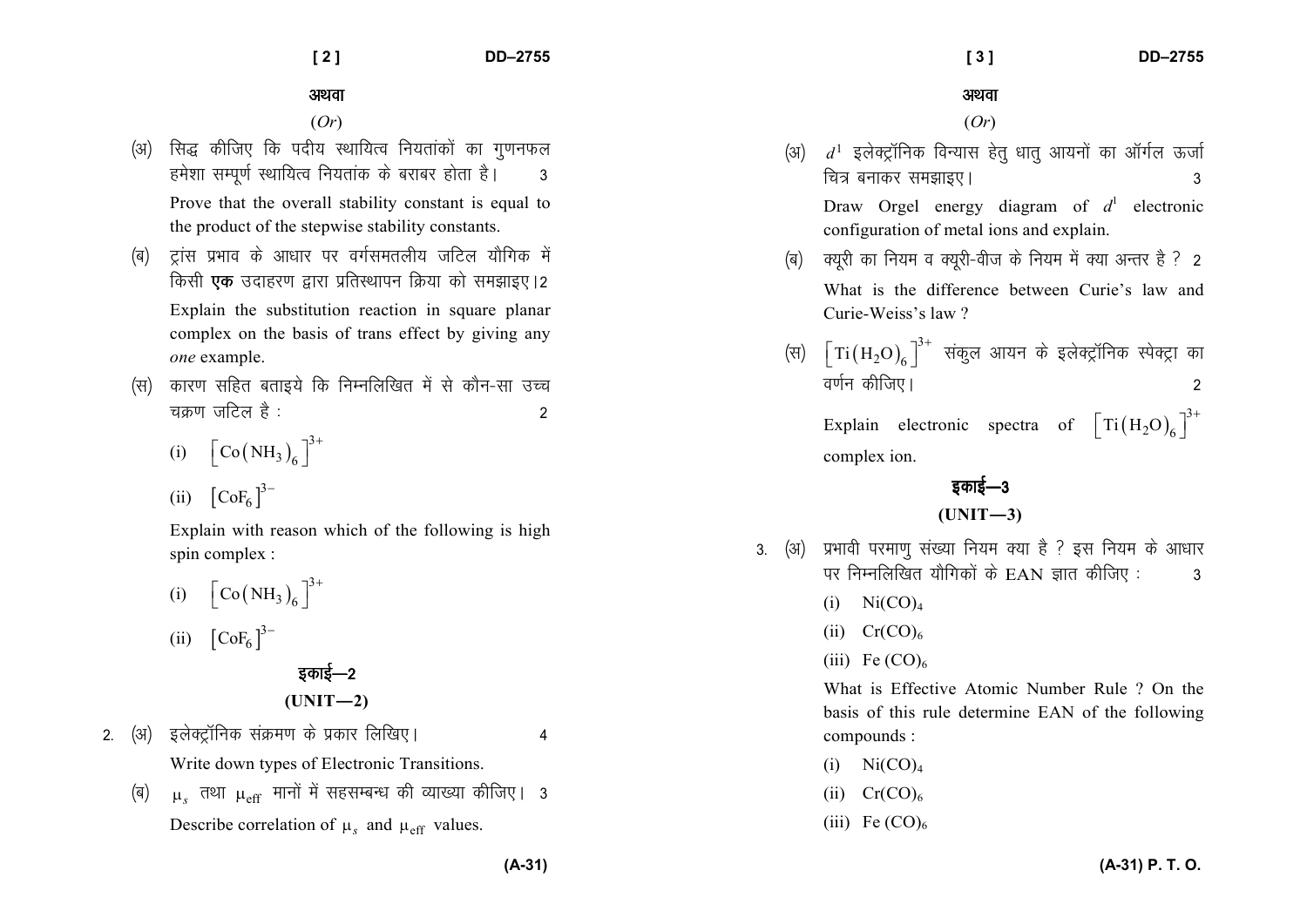#### **[ 4 ] DD–2755**

*¼c½ thl yo.k D;k gS \ bldks cukus dh fof/k rFkk lajpuk dk o.kZu dhft,A 4* What is Zeise's Salt ? Describe its method of preparation and structure.

### अथवा

(*Or*)

*कार्बधात्विक यौगिक क्या है ? निम्नलिखित कार्बधात्विक यौगिकों ds uke fyf[k, % 7* 





What is Organometallic Compounds ? Write name of the following organometallic compounds :

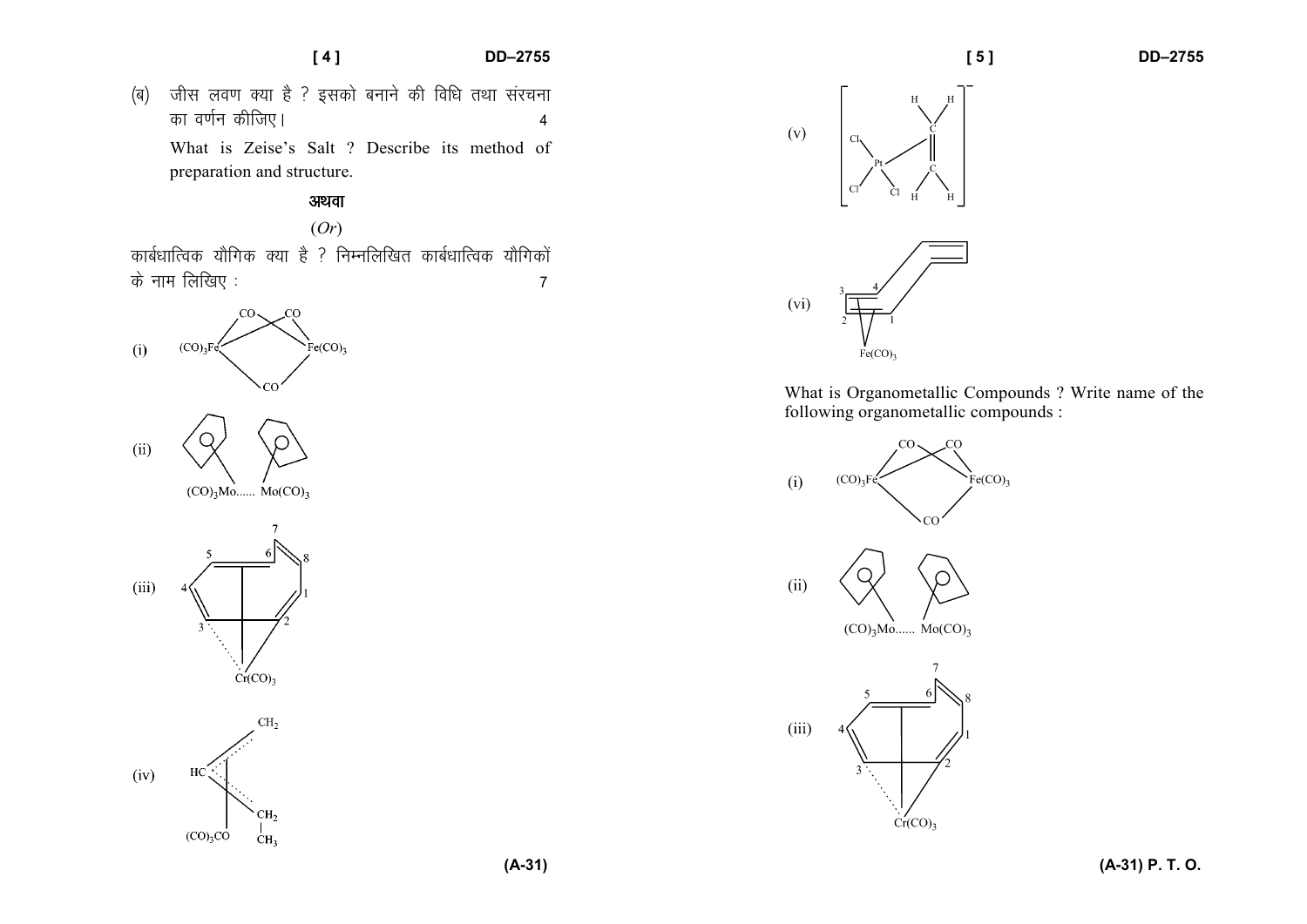

Explain the mechanism of Nitrogen fixation by Nitrogenase enzyme.

|                      | [7]                                                                                                                                                                                                                                                           | <b>DD-2755</b> |
|----------------------|---------------------------------------------------------------------------------------------------------------------------------------------------------------------------------------------------------------------------------------------------------------|----------------|
|                      | अथवा                                                                                                                                                                                                                                                          |                |
|                      | (Or)                                                                                                                                                                                                                                                          |                |
| (अ)                  | क्लोरोफिल की संरचना बनाइये।                                                                                                                                                                                                                                   | 2              |
|                      | Draw the structure of chlorophyll.                                                                                                                                                                                                                            |                |
| (ब)                  | उस एन्जाइम का नाम क्या है जो $Na^{+} - K^{+}$ पम्प में<br>ATP का जलअपघटन करता है ? <b>तीन</b> आवश्यक सूक्ष्म<br>तत्वों के नाम बताइए।<br>What is the name of enzyme that hydrolyses ATP in<br>$Na+ - K+$ pump ? Name <i>three</i> essential trace<br>elements. | $\overline{2}$ |
| (स)                  | मायोग्लोबिन द्वारा ऑक्सीजन के उपयोग की क्रियाविधि<br>समझाइए।<br>Discuss the mechanism to intake of oxygen by                                                                                                                                                  | 2              |
|                      | myoglobin.                                                                                                                                                                                                                                                    |                |
| इकाई—5<br>$(UNIT-5)$ |                                                                                                                                                                                                                                                               |                |
| 5.                   | (अ) कठोर व मृदु क्षारक-अम्ल सिद्धान्त के आधार<br>निम्नलिखित की व्याख्या कीजिए:<br>Explain the following on the basis of hard and soft                                                                                                                         | पर<br>3        |
|                      | base-acid theory:                                                                                                                                                                                                                                             |                |
|                      | $\lceil \text{AgI}_2 \rceil$ संकुल आयन $\lceil \text{AgF}_2 \rceil$ संकुल आयन से<br>(i)<br>अधिक स्थायी है।                                                                                                                                                    |                |
|                      | $\lceil \text{AgI}_2 \rceil$ complex ion is more stable than<br>$[AgF_2]$ .                                                                                                                                                                                   |                |
|                      | (ii) $Cu^+$ एवं Hg <sup>2+</sup> प्रकृति में अपने सल्फाइडों के रूप<br>में पाये जाते हैं न कि कार्बोनेट या ऑक्साइड के रूप<br>में ।                                                                                                                             |                |
|                      | $Cu+$ and Hg <sup>2+</sup> are found in nature as their<br>sulphides not as carbonates or oxides.                                                                                                                                                             |                |